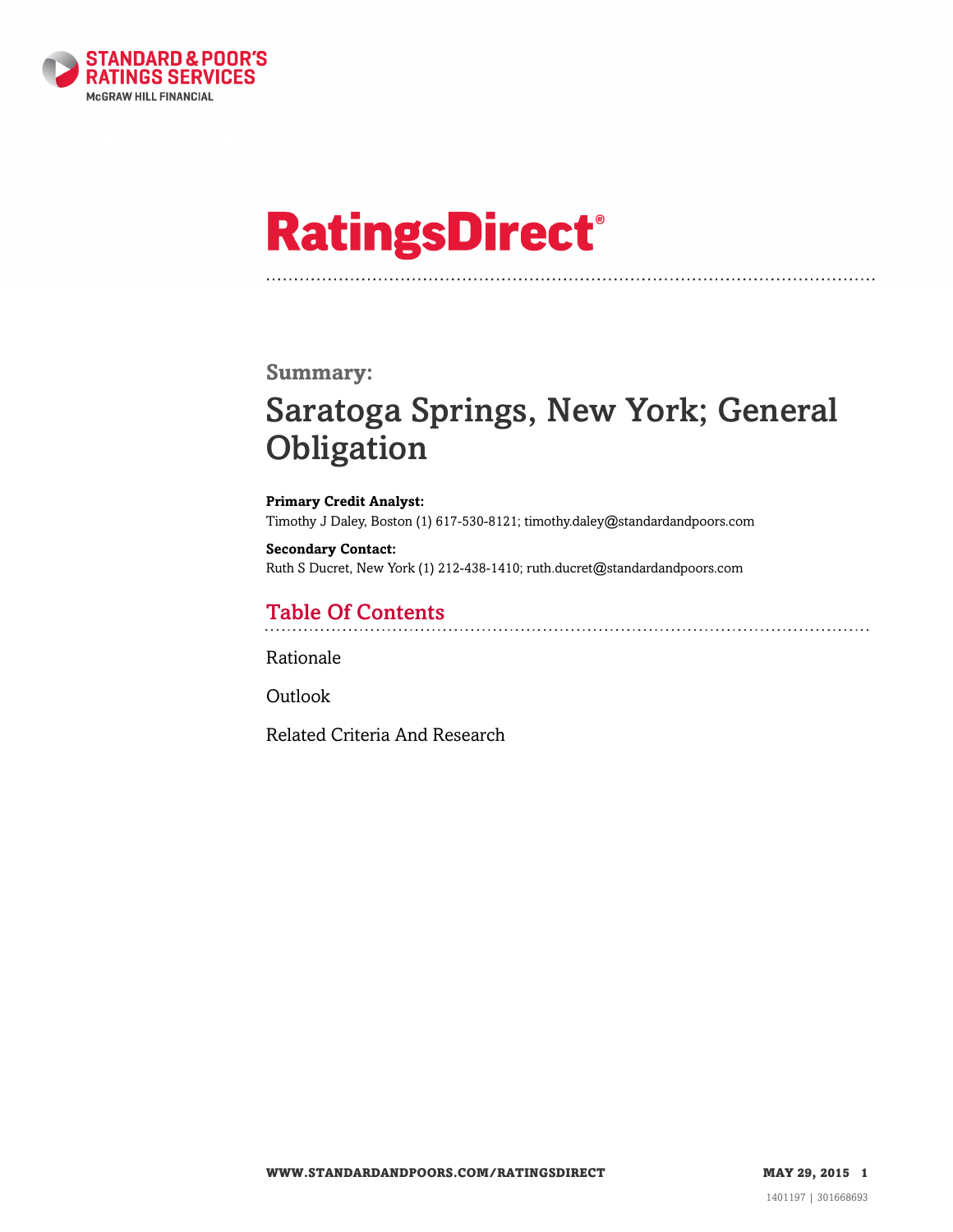## **Summary:**

# Saratoga Springs, New York; General Obligation

| Credit Profile                         |            |            |
|----------------------------------------|------------|------------|
| US\$5.978 mil GO pub imp bnds ser 2015 |            |            |
| Long Term Rating                       | AA+/Stable | <b>New</b> |
| Saratoga Springs GO                    |            |            |
| Long Term Rating                       | AA+/Stable | Affirmed   |

# <span id="page-1-0"></span>Rationale

Standard & Poor's Ratings Services has assigned its 'AA+' rating and stable outlook to Saratoga Springs, N.Y.'s series 2015 general obligation (GO) refunding bonds.

In addition, Standard & Poor's affirmed its 'AA+' rating on the city's GO bonds outstanding. The outlook is stable.

The city's faith and credit pledge secures the bonds. We understand that officials intend to use bond proceeds to finance various capital projects and equipment purchases in line with its capital improvement program (CIP).

The rating reflects what we view as Saratoga Springs':

- Very strong economy, with participation in the diverse regional employment base of the Albany-Schenectady-Troy metropolitan statistical area (MSA);
- Strong management conditions, with "good" financial policies and practices;
- Strong budgetary performance, with a \$91,000 surplus in the general fund for unaudited fiscal 2014;
- Very strong budgetary flexibility, with available reserves above 15% in the past three fiscal years;
- Very strong liquidity, with total government available cash of 20.8% of total governmental fund expenditures and 2.9x governmental debt service, and access to external liquidity we consider strong; and
- Adequate debt and contingent liability position, with debt service carrying charges of 7.1% and net direct debt that is 110% of total governmental fund revenue, and low overall net debt at less than 3% of market value, but a large pension and other postemployment benefit (OPEB) liability; and
- Strong insertional framework score.

#### Very strong economy

Saratoga Springs, with a 2013 population estimate of 27,315, is in eastern upstate New York State in Saratoga County, approximately 30 miles north of Albany. The city is a commercial and industrial center for the surrounding areas; however, it is best known for the Saratoga Race Track and its performing arts center, as well as Skidmore College, which is one of the city's leading local employers. GLOBALFOUNDRIES Inc., a nanotechnology manufacturing and research and development facility is a leading employee within the area as well. Other leading employers within the city include:

• Saratoga Springs Hospital (1,850 employees);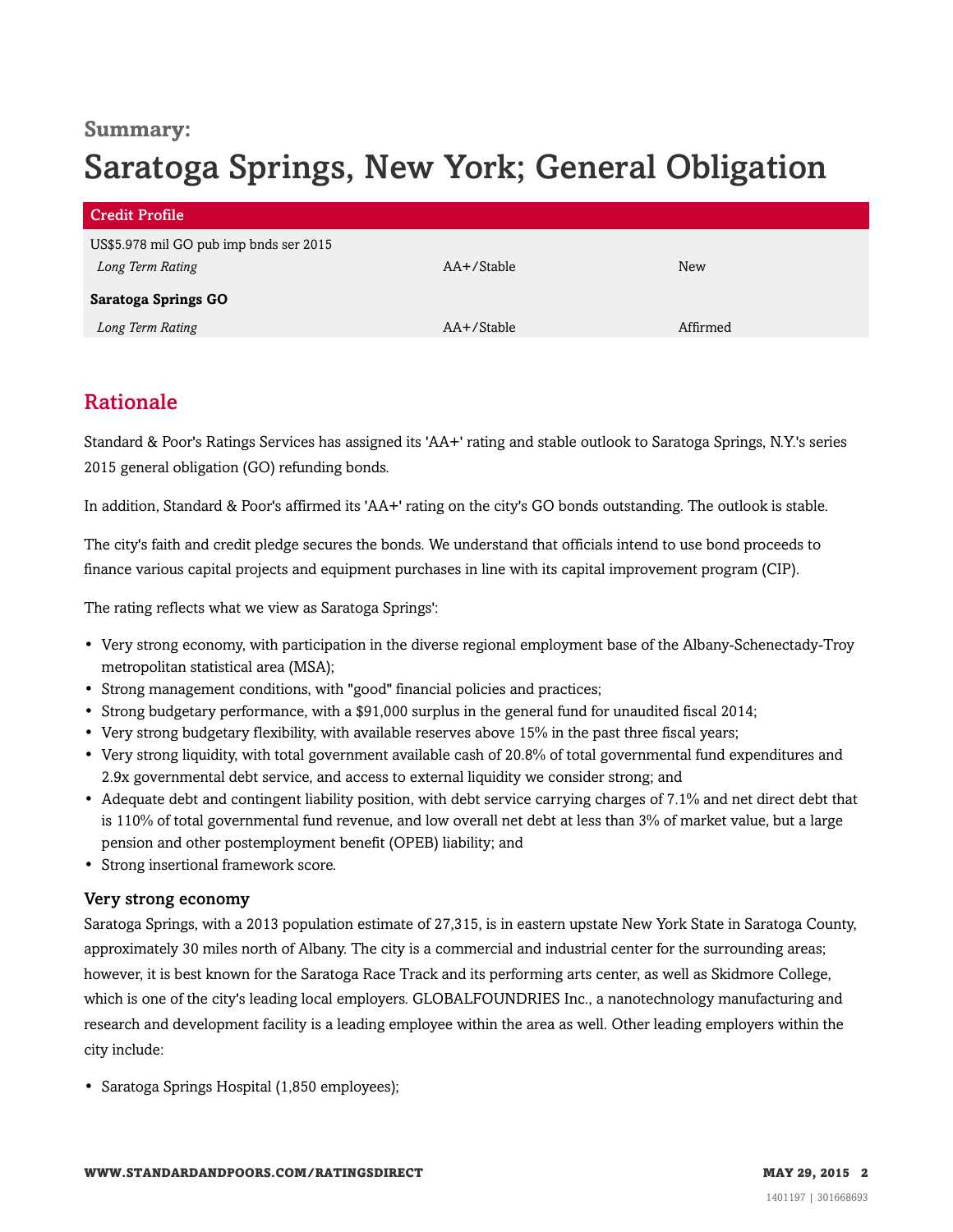- Saratoga Springs City School District (1,010);
- Stewart's Ice Cream (990; corporate headquarters); and
- Quad Graphics (800).

In addition to local employment, residents find other employment opportunities in Albany, Troy, and Schenectady. The city's strong economy and participation in nearby Albany's government sector has provided it with favorable economic trends and indicators. We expect professional and business services to contribute to employment growth in the region. County unemployment averaged 4.6% in 2014, below state and national levels. Projected median household effective buying income is what we consider a strong 131% of the national level.

According to management, Saratoga Springs expects to continue to see steady commercial and residential development in the next two-to-three years. Assessed value (AV) has increased less than 1% annually, on average, in the past four fiscal years to \$3.1 billion in 2015. Full valuation is \$3.88 billion or \$146,191 per capita. Management expects the modest trend of AV growth to continue in the next two years. Little taxpayer base concentration exists, with the 10 leading taxpayers accounting for what we consider a very diverse 7.8% of AV. We understand one of the city's top 10 taxpayers has been in litigation since 2009 to reduce their assessments; while there is no significant update, the city has reserves in place for these tax certioraris, and does not anticipate a material impact on the its finances.

#### Strong management conditions

Standard & Poor's still considers the city's management conditions strong and deems Saratoga Springs' financial management practices "good" under its Financial Management Assessment (FMA). An FMA of good indicates financial practices exist in most areas but that government officials might not formalize or regularly monitor all of them. The city implemented and formalized a reserve and liquidity policy, as well as a debt management policy in fiscal 2011. The reserve policy was revised in 2014 and now requires Saratoga Springs to maintain an unassigned general fund balance of 10%-15% of the budget; the city also implemented reserve policies for its water and sewer funds, which establishes a range of 10%-25%. With city council approval, management can use amounts in excess of the 15% in the general fund to fund one-time expenses. If the balance declines below 10%, management will prepare and submit a plan to the council to restore the fund balance back to the minimum target by either the next budget year or another appropriate period. The city's debt policy adheres to state statutes, and the city council reviews the policy annually. Saratoga Springs continues to project major costs and revenue well in advance of its budget formulation, and it monitors budget variances monthly with the council. The city maintains its own investment management policy that follows state guidelines.

#### Strong budgetary performance

In our opinion, Saratoga Springs has consistently maintained a very strong budgetary performance in the past three fiscal years. However, we expect its fiscal 2014 budgetary performance to deteriorate to a level we consider strong. Unaudited fiscal 2014 results show a general fund surplus of \$91,000 (0.2% of budget), despite a \$650,000 in retroactive payments for settled collective bargaining agreements. Management indicates the city's general fund performance in fiscal 2014 was driven by conservative budgeting and better-than-anticipated revenue performance in sales tax. We expect the city's total governmental fund performance to remain consistent with that of previous years as the general fund is the primary fund for the city. The city's fiscal 2015 budget totals about \$41 million, and while it is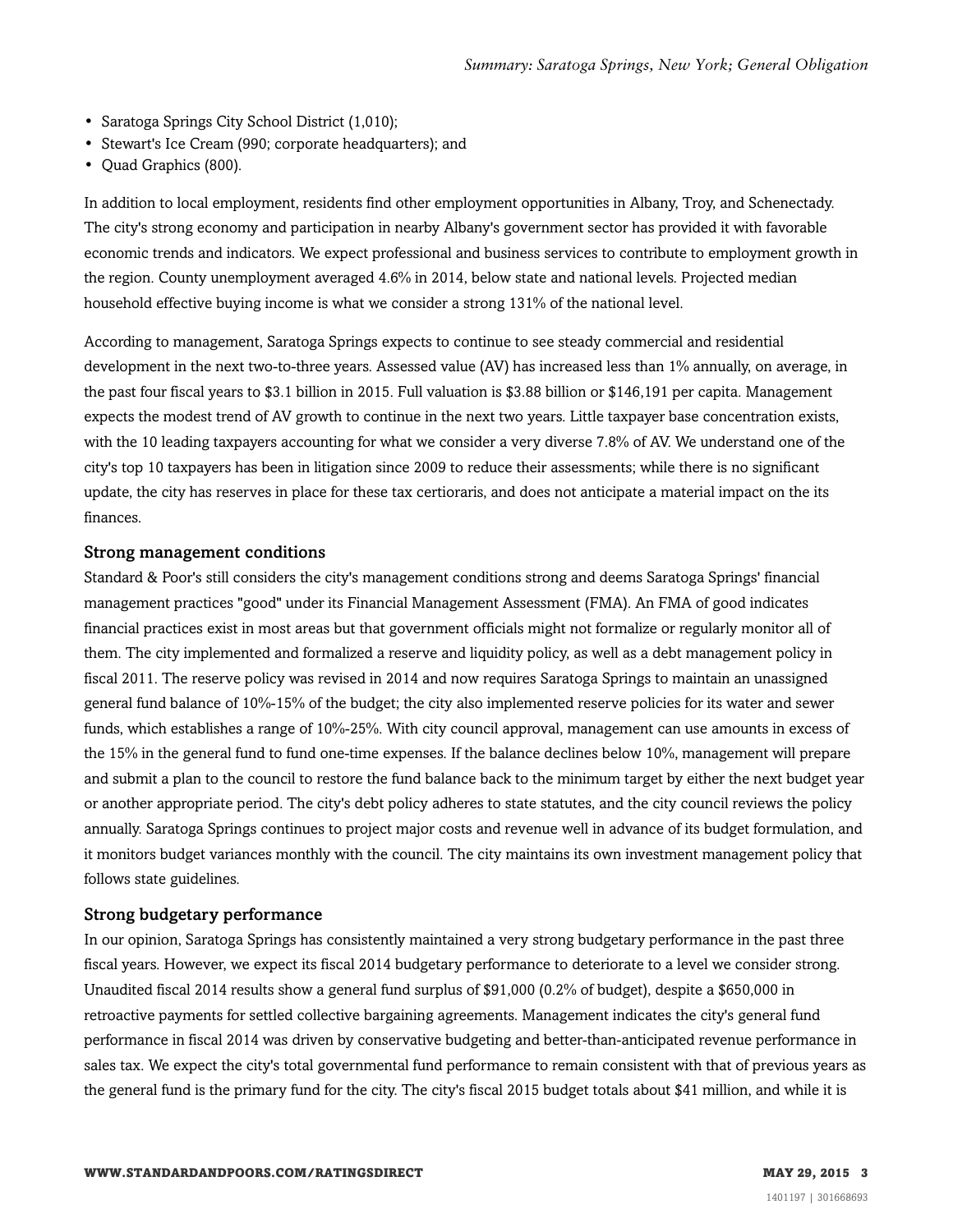only halfway through the fiscal year, management expects to close with at least break-even operations in the general fund.

Audited fiscal 2013, ended Dec. 31, 2013, closed with a \$2.7 million (7.2% of budget) operating surplus in the general fund and a \$3.4 million surplus (8.2% of budget) in total governmental funds. Management attributes the positive operating performance to steady growth in revenues relative to budget, strong sales tax performance, and video lottery terminal aid.

Property taxes, which we consider a stable, are the city's leading revenue source, accounting for 44% of budgeted general fund revenue in fiscal 2015, followed by another 32% from nonproperty taxes, which includes sales tax. Given Saratoga Springs's demonstrated ability to produce strong budgetary performances, and the city's strong management conditions with good financial management policies, we expect the city to maintain at least a strong budgetary performance over the next two years.

#### Very strong budgetary flexibility

The city's budgetary flexibility is very strong, in our view. Saratoga Springs has continued to improve reserve levels in the past three fiscal years. Unaudited 2014 results show the city's available reserve position improved to \$11.1 million or 27.8% of general fund expenditures, which is in line with management's reserve policy. For fiscal 2013, the city had about \$10.9 million in assigned and unassigned reserves, equivalent to about 29% of expenditures.

There is a \$1.2 million due from on the city's unaudited 2014 balance sheet because of a general fund loan to the water fund for operations. Saratoga Springs has worked with its auditor and has enacted a plan with the water department to adjust rates and the department will pay back this loan to the general fund over the next five years. Management currently indicates that the general fund could be paid back in less than five years given current projections. In addition, rates will continue to be adjusted in the water fund to maintain balanced operations. City management has also adopted a formal fund balance policy for the water and sewer funds, which mirrors the policy in place for the general fund.

We understand management has had discussions about possibly spending down reserves for one-time capital or other one-time expenditures. However, there is no current time frame to do such, and we understand the city will continue to use its reserve policy as a guide. At the same time, there is no indication the city will spend below 15% of expenditures. City management has also continued to reduce its reliance on using available reserves to balance its budget, thus we believe Saratoga Springs will continue to maintain a very strong budgetary flexibility in the next two years.

#### Very strong liquidity

Supporting the city's finances is what we consider very strong liquidity, with 2013 total governmental available cash at 21% of total governmental fund expenditures and 294% of 2013 debt service. The city's unaudited cash position for fiscal 2014 is slightly higher than fiscal 2013, thus we believe its liquidity will remain very strong. Furthermore, Saratoga Springs has strong access to external liquidity. It has issued GO bonds and frequently in the past 15 years. Although the state allows for what we view as permissive investments, we believe the city does not currently have aggressive investments with the majority of its investments in CDs and highly rated entities. The city has consistently had very strong liquidity and we do not expect a change to these ratios.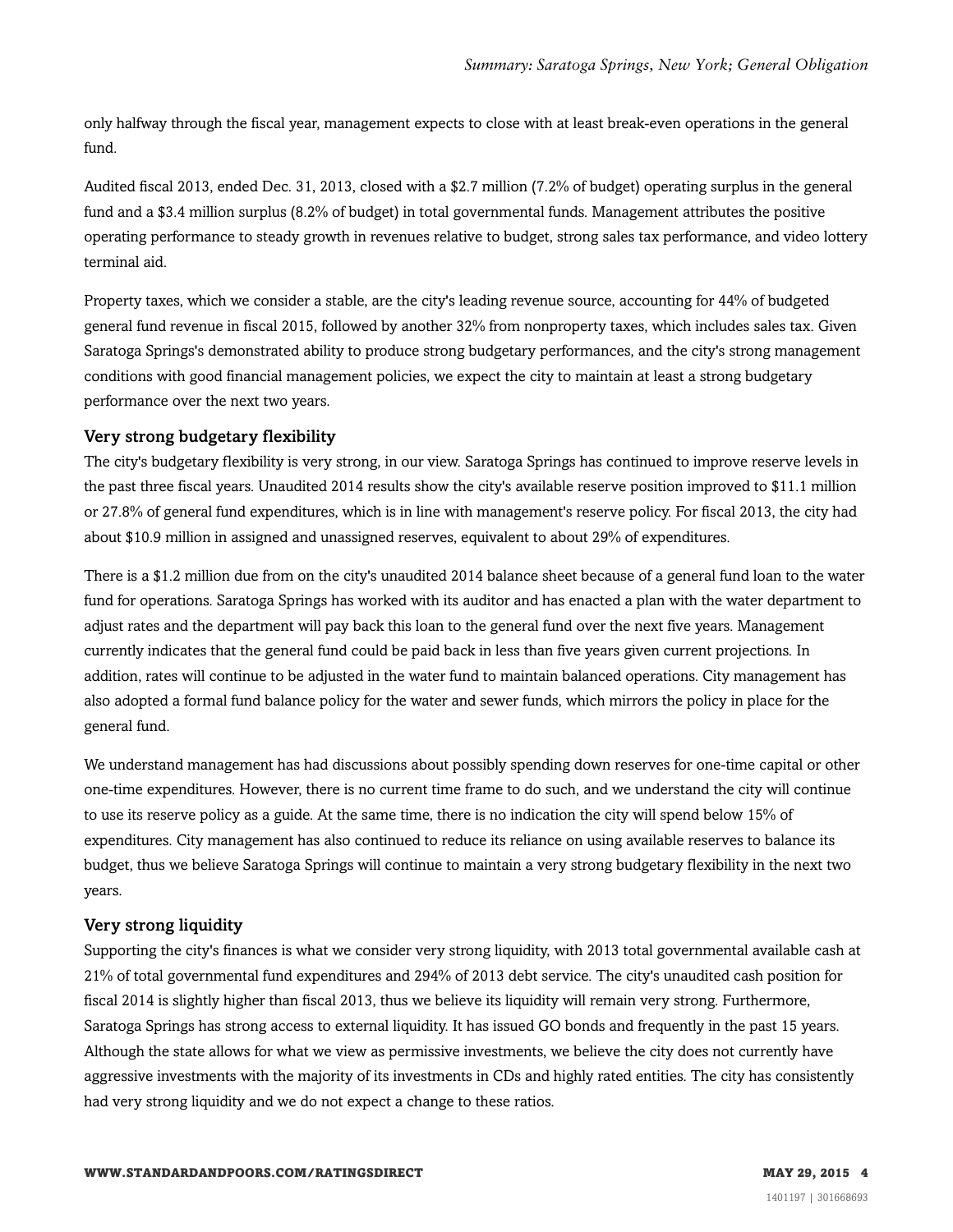#### Adequate debt and contingent liability profile

In our opinion, the city's debt and contingent liability profile is adequate, with total governmental funds debt service at 7.1% of total governmental funds expenditures and with net direct debt at 110% of total governmental funds revenue. Overall net debt is low, in our view, at 2% of 2015 market value. Amortization of debt is also below average with 45.2% of principal to be retired in 10 years. The city's future debt plans are guided by management's five-year capital improvement plan, and we expect issuance of about \$6 million in fiscal 2016.

Saratoga Springs participates in the state's pension systems and provides other postemployment benefits (OPEB) through a single-employer, defined-benefit health care plan. The city has consistently funded 100% of its pension contributions in the past three fiscal years. Contributions will be \$4.9 million or 11.7% of expenditures in 2015. Saratoga Springs' last amortized payment was made on Dec. 15, 2014, and totaled \$135,936. The city's pension contribution also includes contributions in accordance with the labor agreements between the city and its police officers signed Oct. 27, 2006. As a result, Saratoga Springs is required to provide certain benefits to police personnel for past services under Section 384E and 384EB of the Police and Firemen Retirement System plan. These payments are being made over a 10-year period and will conclude in December 2016.

The city continues to fund OPEB contributions through pay-as-you-go financing, which was \$2.1 million, or about 25% of the annual OPEB cost, in fiscal 2014. As of Dec. 31, 2014, the OPEB unfunded actuarial accrued liability was \$77.7 million. Saratoga Springs' combined pension and OPEB costs in fiscal 2012 totaled about \$7.8 million, equivalent to 16.7% of expenditures. We believe the city's current pension contributions are high; however, we expect contributions to decline after the 2006 collective bargaining agreement expires in December 2016. At the same time, in the long term, we believe the city's unfunded OPEB liability could negatively affect budgetary performance if management is unable to mitigate the effects of the rising fixed costs associated with the liability.

#### Strong institutional framework

<span id="page-4-0"></span>The institutional framework score for New York cities (other than the city of New York) is strong.

### **Outlook**

The stable outlook reflects what Standard & Poor's considers Saratoga Springs' strong finances and access to the stable and diverse Albany-Schenectady-Troy MSA. Although pension and OPEB costs will continue to pressure the city's budgetary performance, we believe management will continue to make the necessary budget adjustments to maintain balanced operations. In our opinion, the city's strong management conditions rooted in good financial management policies and practices provide stability to the rating. Precluding a higher rating at this time, in our view, is the city's high pension and OPEB fixed costs as a percent of expenditures, as well as its lower wealth and income indicators relative to higher rated peers. Over time, we could raise the rating if Saratoga Springs maintains its very strong budgetary performance and flexibility and if management is able to mitigate the effects of the fixed costs associated with the city's long-term liabilities in pension and OPEB. Although unlikely, if the city's budgetary performance weakens substantially due to what we view as large pension and OPEB costs, and budget flexibility declines as a result, the rating could be pressured.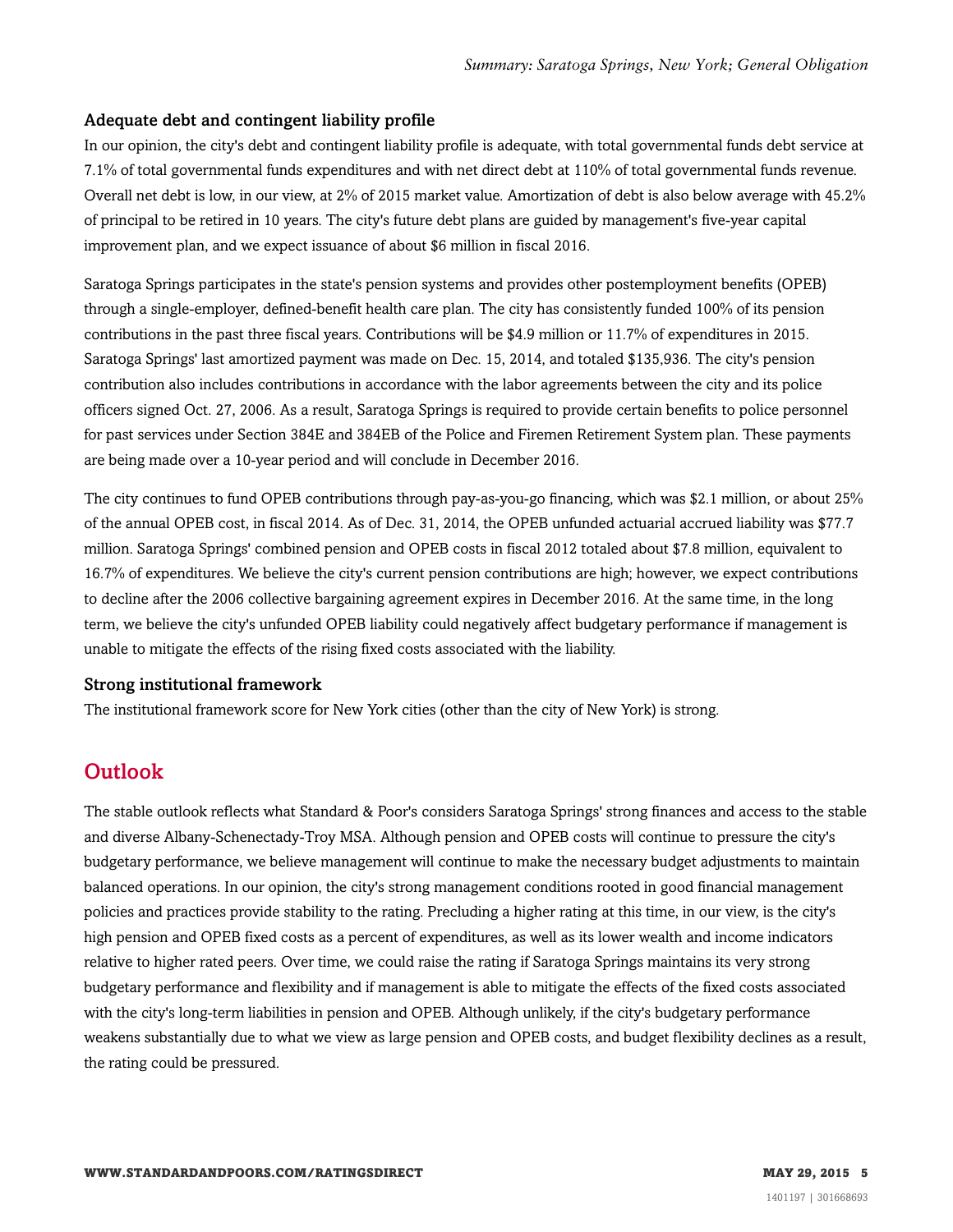# <span id="page-5-0"></span>Related Criteria And Research

#### Related Criteria

- USPF Criteria: Local Government GO Ratings Methodology And Assumptions, Sept. 12, 2013
- USPF Criteria: Debt Statement Analysis, Aug. 22, 2006
- USPF Criteria: Financial Management Assessment, June 27, 2006

#### Related Research

- Institutional Framework Overview: New York Local Governments
- U.S. State And Local Government Credit Conditions Forecast, April 2, 2015
- S&P Public Finance Local GO Criteria: How We Adjust Data For Analytic Consistency, Sept. 12, 2013

Complete ratings information is available to subscribers of RatingsDirect at www.globalcreditportal.com. All ratings affected by this rating action can be found on Standard & Poor's public Web site at www.standardandpoors.com. Use the Ratings search box located in the left column.